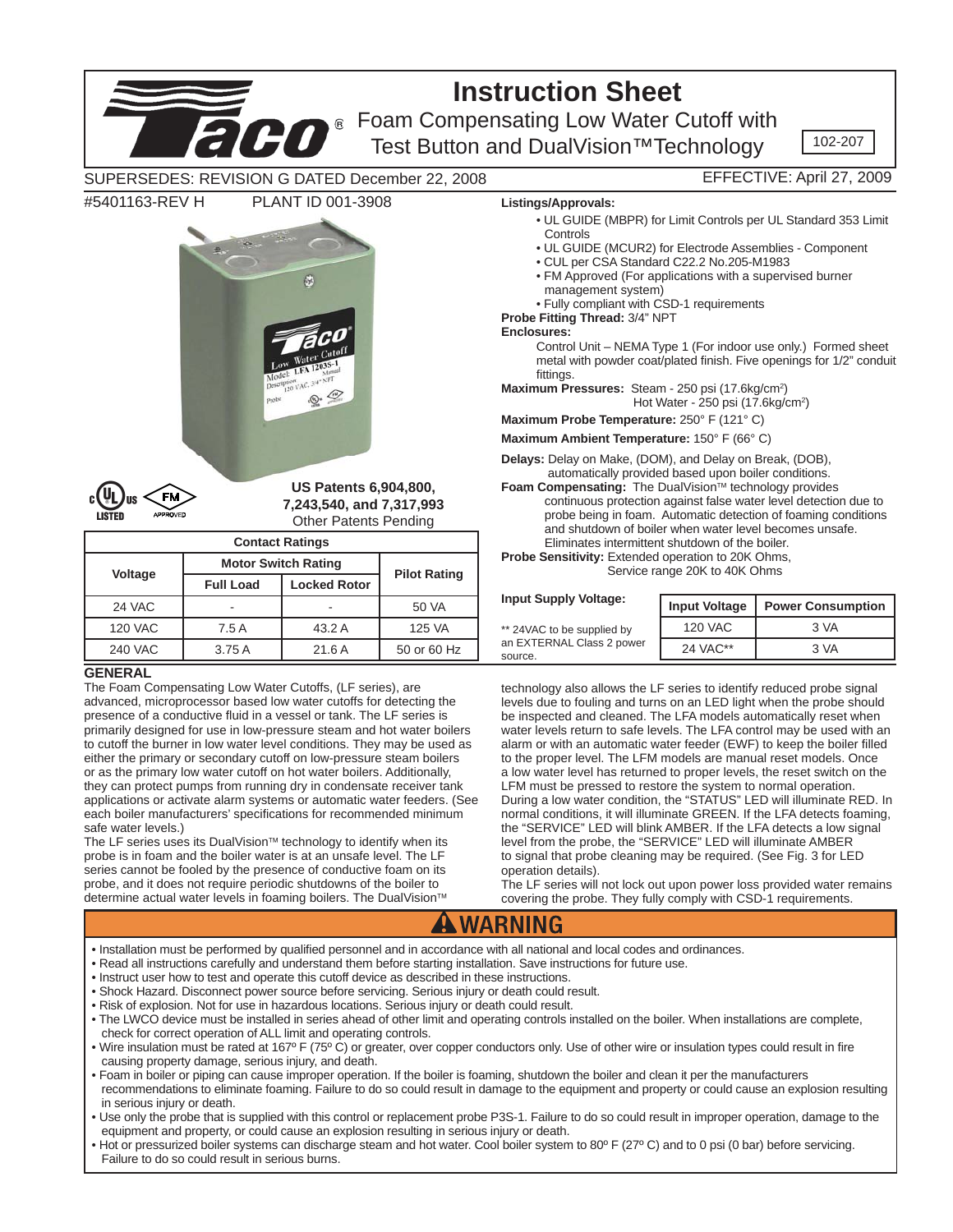# **A CAUTION**

- Do not tighten by grasping the device enclosure. Use wrenching flats on the probe bushing only. Failure to install properly could damage the device and cause improper operation resulting in damage to equipment and property.
- Do not use manual reset low water cutoffs with automatic water feeders. Flooding, equipment damage, and property damage can result. Only use automatic water feeders with automatic reset low water cutoffs.



Do not mount device with probe angled upward or deposits can DWG# 1163-9A accumulate in the probe. Mount only with probe facing horizontally or vertically downward and maintain 1/4" minimum clearance from electrode and pipe wall. Failure to install probe as directed can cause improper operation and damage to equipment and property.

# **FIG. 2**  $\mathscr O$

**CONTROL UNIT MOUNTED ON PROBE**



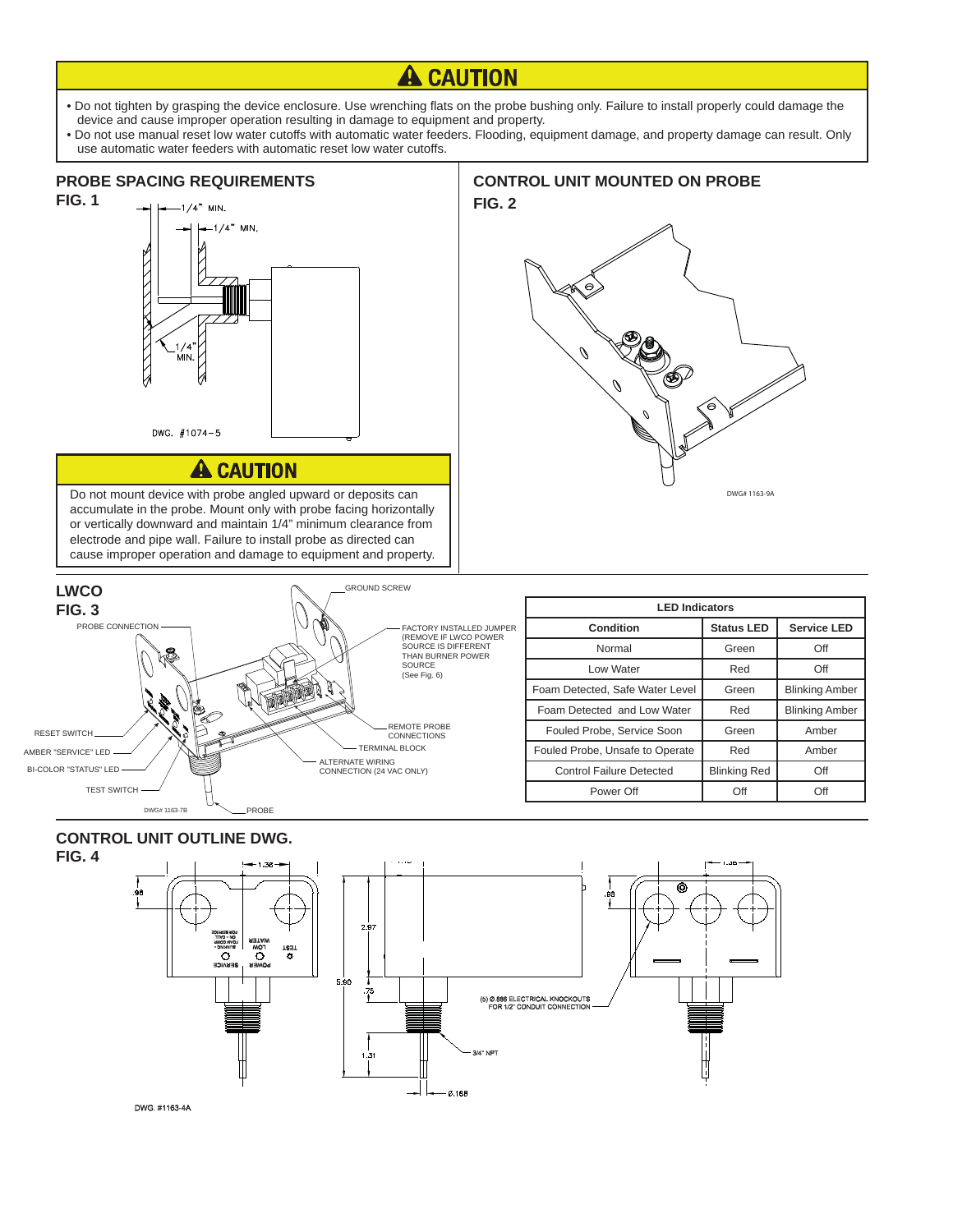**LWCO WIRING DIAGRAM USING BURNER CIRCUIT POWER SOURCE FIG. 5**



#### **TERMINAL BLOCK CONNECTIONS CLAMPING PLATE TERMINAL**

### **FIG. 7**

**LWCO WIRING DIAGRAM USING POWER SOURCE OTHER THAN** 

l





Wire insulation must be rated at 167º F (75º C) or greater. Use at least 18 AWG copper conductors, or as required by code. Use of other wire or insulation types could result in fire causing property<br>damage or serious injury.

*Note:* Remote probe available on remote probe models only.

#### **INSTALLATION**

 l

i

#### **IMPORTANT NOTES FOR ALL PROBE INSTALLATIONS:**

## **A CAUTION**

equipment or property. Use pipe thread sealant only for sealing probe threads. Do not use teflon tape. Use of teflon tape can insulate probe electrically<br>and can cause improper device operation and damage to

- 1. Be sure the probe is installed above the **minimum safe** water level, as determined from the boiler manufacturer's literature.
- 2. Be sure the probe extends into the boiler cavity so that contact with the water is made.
- 3. Be sure the exposed portion of the stainless steel probe is a *minimum* of 1/4" from any grounding surface inside the boiler to prevent the probe from shorting (see Fig. 1).

## **ANARNING**

 Use only the probe that is supplied with this control or replacement probe P3S-1. Failure to do so could result in improper operation, damage to the equipment and property, or could cause an explosion resulting in serious injury or death.

#### **Control Unit Mounting onto Probe (See Fig. 2):**

- 1. Tighten the probe into the tapped location of the boiler with a wrench, using bushing flats provided.
- 2. Make sure the heads of the two mounting screws in the probe bushing are loosened approximately 1/8" from the bushing surface.
- 3. Remove the first lock washer/nut from the probe threads.
- 4. Orient the slotted holes in the control unit over the heads of the mounting screws of the probe and turn control unit counterclockwise so that the ends of the slots are fully under the mounting screw heads. Tighten mounting screws.
- 5. Replace the lock washer/nut onto probe and tighten

**NOTE:** For 24 VAC models, LFx0243S, 24 VAC to be supplied by an **EXTERNAL** Class 2 power source to terminals H and N. For 120 VAC models, LFx1203S, 120 VAC is supplied by an external circuit to terminals H and N.

#### **Control unit wiring using the burner circuit power source. (See Fig. 5):**

1. Connect the hot lead wire from the power source to terminal **H**.

- 2. Connect the neutral lead wire from the power source to terminal **N**.
- 3. Verify that factory installed jumper is present or connect an 18 AWG (min.) jumper wire from terminal **H** to terminal **COM**.

# **A CAUTION**

which may result in property damage, personal injury, or death. Be sure the power source for Control Unit and burner circuit are the same voltage. Make sure you are not introducing a second voltage source into the burner circuit via the jumper. This will bypass other operating limits, and/or safety controls,

- 4. Connect the neutral wire of the power source to the neutral side of the burner circuit (terminal N). Connect wire from the hot side of the burner circuit to terminal **NC**.
- 5. Connect the neutral wire of the power source to the neutral side of a water feeder or alarm. Connect wire from the hot side of the water feeder or alarm to terminal **NO**.

#### **Control Unit Wiring Using a Power Source Other than Burner Circuit (See Fig. 8):**

- 1**. Remove factory installed jumper.**
- 2. Connect the hot lead wire from the separate power source to terminal **H**.
- 3. Connect the neutral lead wire from the separate power source to terminal **N**.
- 4. Connect the hot lead wire from the burner circuit power source to terminal **COM**.
- 5. Connect the neutral wire of the burner circuit power source to the neutral side of the burner circuit. Connect wire from the hot side of the burner circuit to terminal **NC**.
- 6. Connect the neutral wire of the burner circuit power source to the neutral side of a water feeder or alarm. Connect wire from the hot side of the water feeder or alarm to terminal **NO**.

#### **Control Unit Wiring Using Harness Connection:**

On 24 VAC models, a 3-pin connection is provided for connecting the boiler wiring harness. When using the boiler harness connection, be sure the factory installed jumper from H to COM is installed. See Fig. 3 for location.

Replace cover on Control Unit and securely tighten.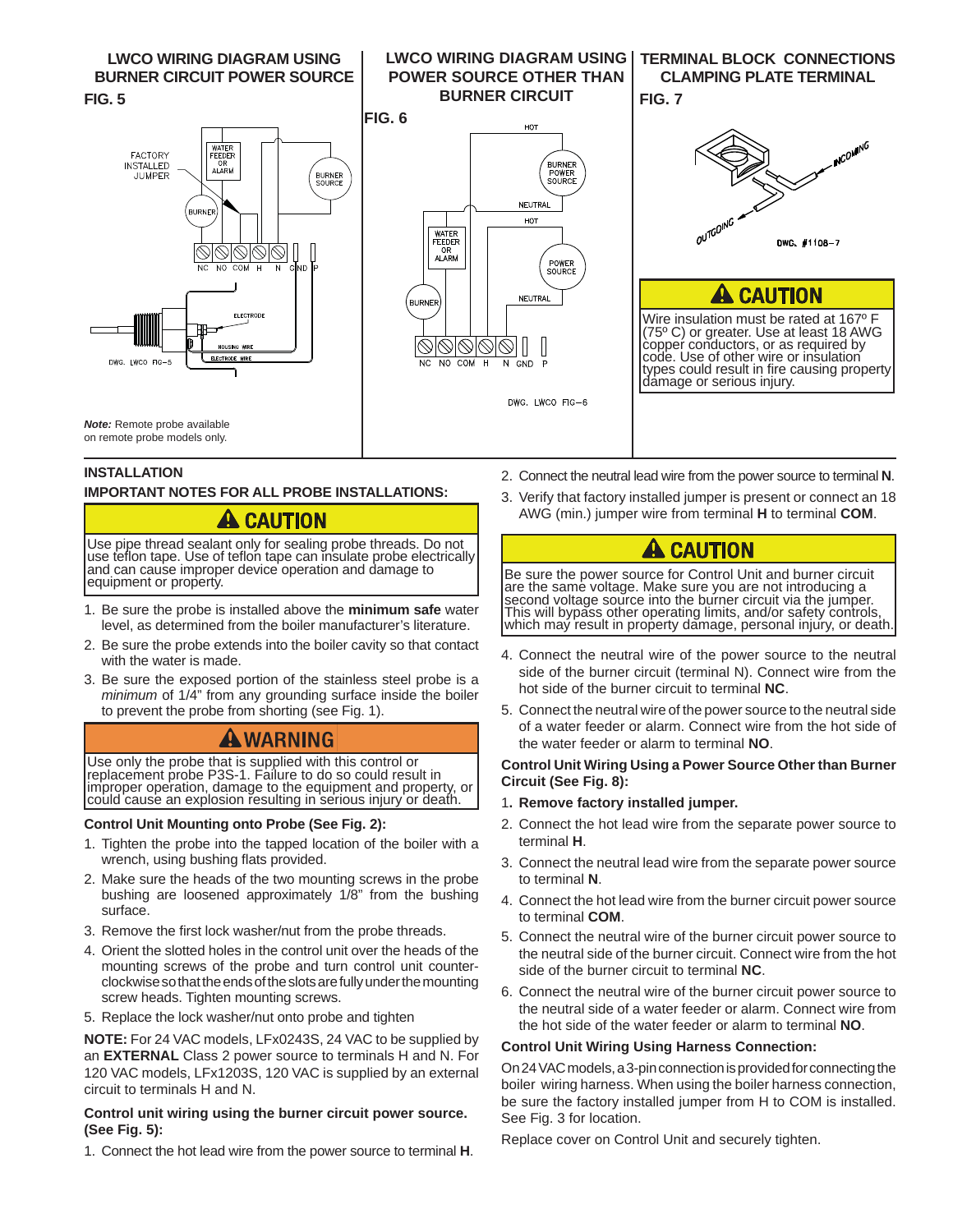#### **Test For Proper Function:**

- 1. DO NOT fill boiler. Set thermostat to lowest possible setting and turn on electric power to the boiler. On initial start-up, the LWCO indicates low water condition, which indicates proper function. The "STATUS" LED on the control unit illuminates RED. The burner **should not** operate without water in the system. During the testing process, the "SERVICE" LED should not be illuminated.
- 2. Fill boiler with water. Once water covers the probe the "STATUS" LED on the control unit turns from RED to GREEN. You must press the reset button on manual reset models, (LFM models) before the control will reset.
- 3. Set the thermostat to call for heat, and verify that the burner ignites.
- 4. Press and hold the **test switch** while observing the LED's on the control unit. The "STATUS" LED illuminates RED and the burner should turn **off**.
- 5. Testing the burner circuit wiring:
	- a. With the burner aflame, press the **test switch** and observe the burner.
	- b. The burner should **cutoff** after the **test switch** is held. This indicates the burner circuit is wired properly. When test switch is released, the burner ignites and continues functioning (provided water covers the probe). You must press the reset button on manual reset models (FM models) before the control will reset. If burner fails to cutoff or relight, see the Troubleshooting section for details.
	- 6. Set the thermostat to its normal setting.

Once correct operation of the LWCO has been tested, test **ALL**  other safety, limit and control devices before finalizing system operation.

#### **Troubleshooting:**

- 1. If the "SERVICE" LED **blinks** AMBER and the "LOW WATER" LED illuminates RED, the LFA has detected excessive foaming in the boiler, resulting in a low water condition. Some foaming is common in certain boilers. If foaming occurs with priming or surging, (usually visible in the gauge glass), this indicates a problem, and that the boiler and piping may be dirty. Refer to the boiler manufacturer's recommendations for cleaning the boiler and piping.
- 2. If the "SERVICE" LED illuminates AMBER, the probe signal is weak and needs to be cleaned. Scale, oils, or fluxes coating the probe's electrode are insulating the electrode from the LWCO's electrical signals. Remove the probe and thoroughly wipe it with a clean rag. Refill the system and test for proper function.
- 3. If LWCO fails to cutoff burner during testing:
	- a. Drain the water level in the boiler below the probe.
	- b. Turn off electrical power to the boiler and the LWCO.
	- c. Using an Ohmmeter, measure the resistance between the probe's brass bushing and the nut connection to the probe on the LWCO, (see Fig. 3 for location). If the resistance is less than 5,000 Ohms, then the probe is shorted. The shorted probe must be replaced.
- 4. If the LWCO fails to function normally, perform the following steps to verify the proper installation:
	- a. Make sure the water level covers the probe.
	- b. Verify **ALL** LWCO wiring and that probe is secured with locknut.
	- c. If Teflon tape was used on the threads of the brass bushing for the probe, remove the tape and install with a small amount of pipe sealant.
	- d. Water treatment may be required.
- 5. If the "STATUS" LED blinks RED, the safety circuits in the LWCO have detected a failure in the control and the LWCO will remain in a low water condition. To clear any temporary condition:
	- a. Remove power to the LWCO for 30 seconds.
	- b. Re-connect power to the LWCO.
	- c. If the "STATUS" LED continues to blink RED, the safety circuits in the LWCO have found a failure that cannot be corrected. **The control must be replaced.**
- 6. If water covers the probe and the "STATUS" LED illuminates RED, indicating a low water condition, the probe may be coated with a flux or oils, (the "SERVICE" LED will illuminate AMBER). Add a cleaning solution, (water and trisodium phosphate or consult the boiler manufacturer), to the system. Heat and circulate this solution for at least one hour before draining and completely flushing the system with clean water. Remove the probe and thoroughly wipe it with a clean rag. Refill the system and test for proper function.

#### **Cleaning, Maintenance, and Replacement:**

Test the operation of the LWCO annually, or more frequently, by pressing the "TEST" button. The "STATUS" LED should turn RED and the boiler should shut down. Probe must be inspected every 5 years (or sooner if "SERVICE" LED turns on) for scale build-up or coating. Clean all oils, fluxes, and scale from probe with a clean rag.

Probe should be replaced every 10 years. Replace more often if used in areas where heavy water treatment is required, when cleaning is needed more frequent than annually, and/or boiler demands for make-up water are high.

The control unit should be replaced every 15 years. In areas of high humidity and heavy dust or other airborne contaminants more frequent replacement may be required.

#### **PROBE CLEANING**





TEFLON SLEEVE INSULATOR (Be careful not to damage during cleaning)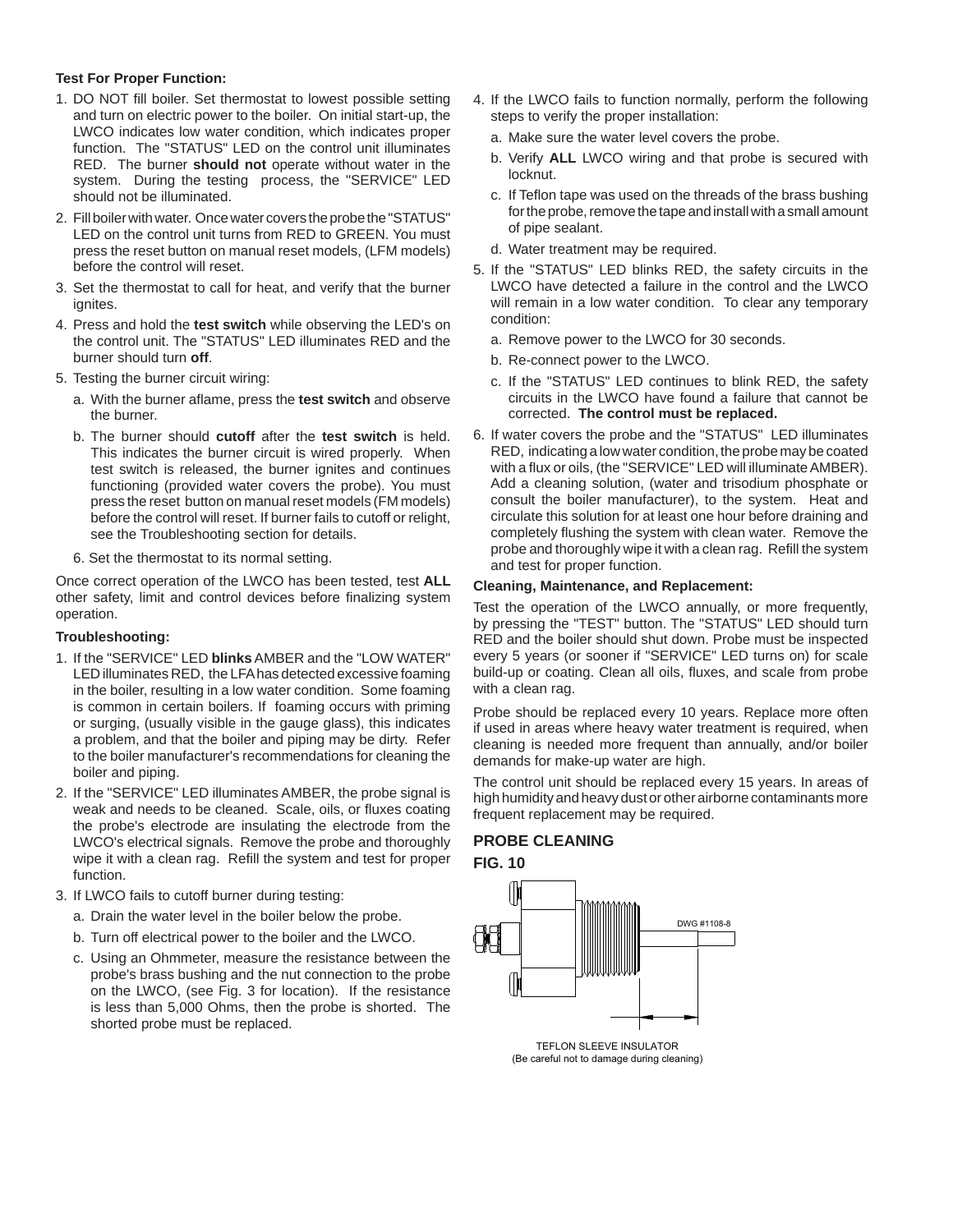# LWCO Ordering





#### **LF SERIES WIRING CROSS REFERENCE**

|                     |                                                      | <b>Power Connections</b> |                   | <b>Output Contacts</b> |                           |                                     | <b>Remote Probes</b>          |                           |
|---------------------|------------------------------------------------------|--------------------------|-------------------|------------------------|---------------------------|-------------------------------------|-------------------------------|---------------------------|
| <b>Manufacturer</b> | <b>Device or Series</b>                              | Hot                      | <b>Neutral</b>    | Common                 | <b>To Burner</b>          | <b>To Water</b><br>Feeder/<br>Alarm | Probe                         | Probe<br><b>Reference</b> |
| Taco                | LF & LT Series                                       | H                        | N                 | <b>COM</b>             | <b>NC</b>                 | <b>NO</b>                           | $\mathsf{P}$                  | <b>GND</b>                |
| McDonnell & Miller  | PS-801/851 (Older<br>models w/ red & amber<br>LED's) | $\mathbf{1}$             | 2                 | 3                      | 5                         | $\overline{4}$                      | P or J2                       | Chassis GND               |
| McDonnell & Miller  | PS-801/851 (New<br>models w/ red & green<br>LED's)   | H                        | $\mathsf{N}$      | $\mathsf{C}$           | B                         | W                                   | J2                            | Chassis GND               |
| McDonnell & Miller  | PS-802/852 (Older<br>models w/ red & amber<br>LED's) | H                        | N                 | $\mathsf{C}$           | B                         | W                                   | J7                            | <b>Chassis GND</b>        |
| McDonnell & Miller  | PS-802/852 (New<br>models w/ red & green<br>LED's)   | H                        | N                 | $\mathsf{C}$           | B                         | W                                   | J3                            | Chassis GND               |
| McDonnell & Miller  | Series 750                                           | $\mathbf{1}$             | $\overline{2}$    | 3                      | $\overline{4}$            | 5                                   | P                             | Chassis GND               |
| McDonnell & Miller  | <b>RB-122</b>                                        | H (Black<br>Wire)        | N (White<br>Wire) | C (Yellow<br>Wire)     | <b>B</b> (Yellow<br>Wire) | $\frac{1}{2}$                       | $\overline{\phantom{a}}$      |                           |
| McDonnell & Miller  | <b>RB-120</b>                                        | 1                        | 2                 | 3                      | 4                         | 5                                   | ÷.                            | ä,                        |
| McDonnell & Miller  | <b>RB-24</b>                                         | <b>Red Wire</b>          | White Wire        | Yellow<br>Wire         | <b>Yellow Wire</b>        | $\mathbf{r}$                        | $\blacksquare$                |                           |
| Hydrolevel          | 24                                                   | <b>Black</b><br>Wire     | White Wire        | $\sim$                 | Orange<br>Wire            | <b>Brown Wire</b>                   | ä,                            |                           |
| Hydrolevel          | 170                                                  | H                        | GN                | P <sub>1</sub>         | P <sub>2</sub>            | A                                   | $\mathbf{r}$                  | $\mathbf{r}$              |
| Hydrolevel          | 400,500,600,700,450,5<br>50,650,750                  | $\mathbf{1}$             | $\overline{2}$    | P <sub>1</sub>         | <b>P2</b>                 | $\overline{A}$                      | H <sub>3</sub>                | Chassis GND               |
| Honeywell           | RW700 Series (Except<br>RW700A1098                   | L1                       | L2                | L.                     | B                         | A                                   | 2 Red<br>Wires.<br>White Wire | Green Wire                |
| Honeywell           | RW700A1098                                           | T <sub>1</sub>           | T <sub>2</sub>    | $\blacksquare$         | B                         | A                                   | 2 Red<br>Wires.<br>White Wire | Green Wire                |